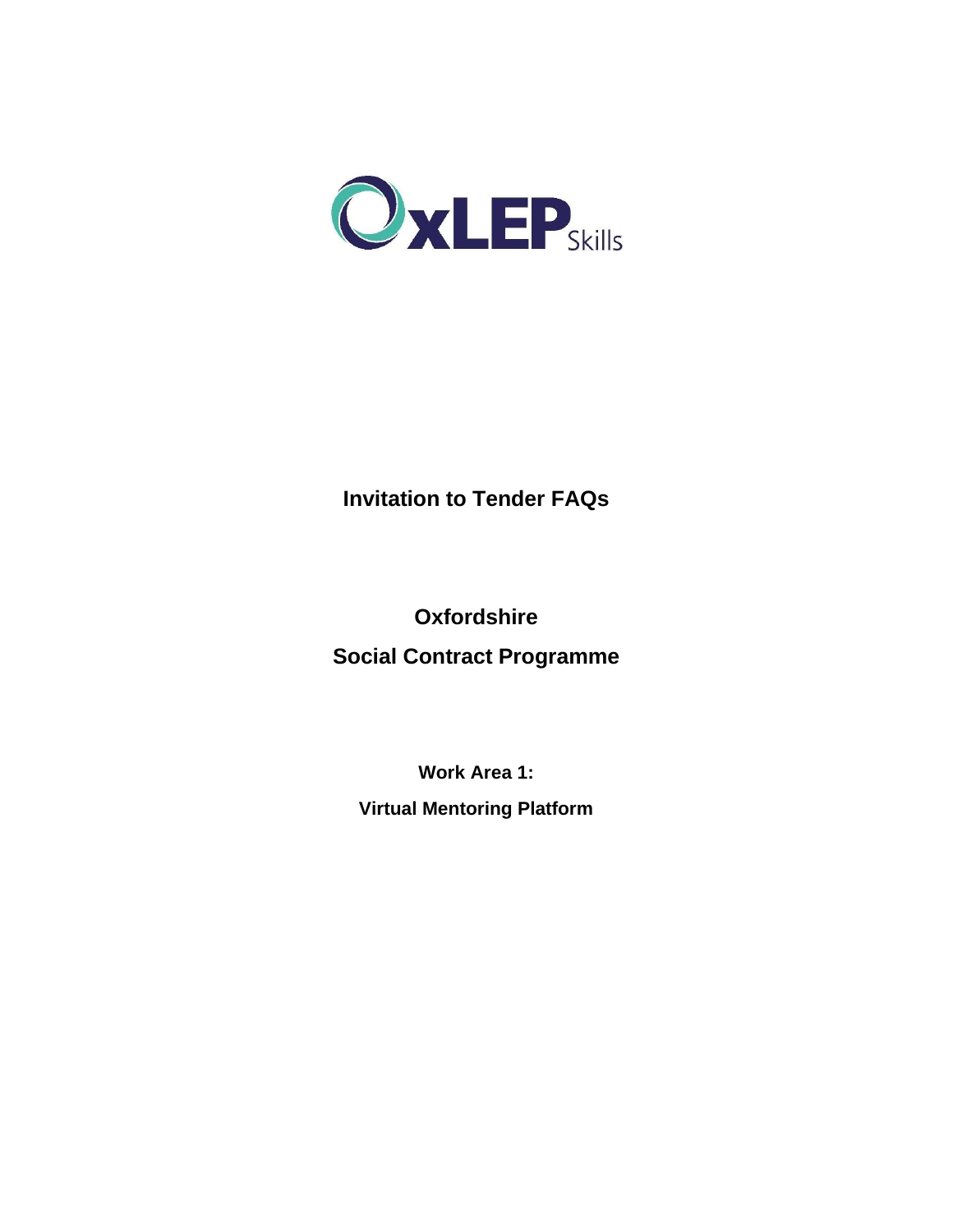# **FAQs**

- **Q** What font size is permitted in the proposal?
	- A Arial font size 11 minimum
- **Q** What size margins will be accepted in the proposal?
	- A Microsoft Office 'Normal' settings:



## **Responses to Enquiries**

#### ITT specification

- **Q** Will additional funding be made available within the initial term, and beyond the £40k for add-ons i.e. events, jobs, content and/or other services?
	- A OxLEP will consider additional costs, providing these are detailed within the submitted proposal.
- **Q** Can you clarify OxLEP's expectations regarding the supplier's involvement in recruitment and engagement of mentees and mentors?
	- A OxLEP would hope that ideally recruitment and engagement marketing templates/assets would be available to adapt. Any additional support that can be provided by a supplier will be considered and appreciated, however this is not a requirement.
- **Q** How will OxLEP recruit mentees / mentors?
	- A OxLEP will utilise existing networks and contacts, alongside external marketing campaigns (which OxLEP will procure) to recruit mentees and mentors. Where suppliers provide access to existing mentors or will recruit mentors on OxLEPs behalf, this should be fully explained with the supplier's submitted proposal.

### Service agreement

Please note that the Standard OxLEP Service Agreement is a draft document which is subject to negotiation after tender award on the specifics of this service supply.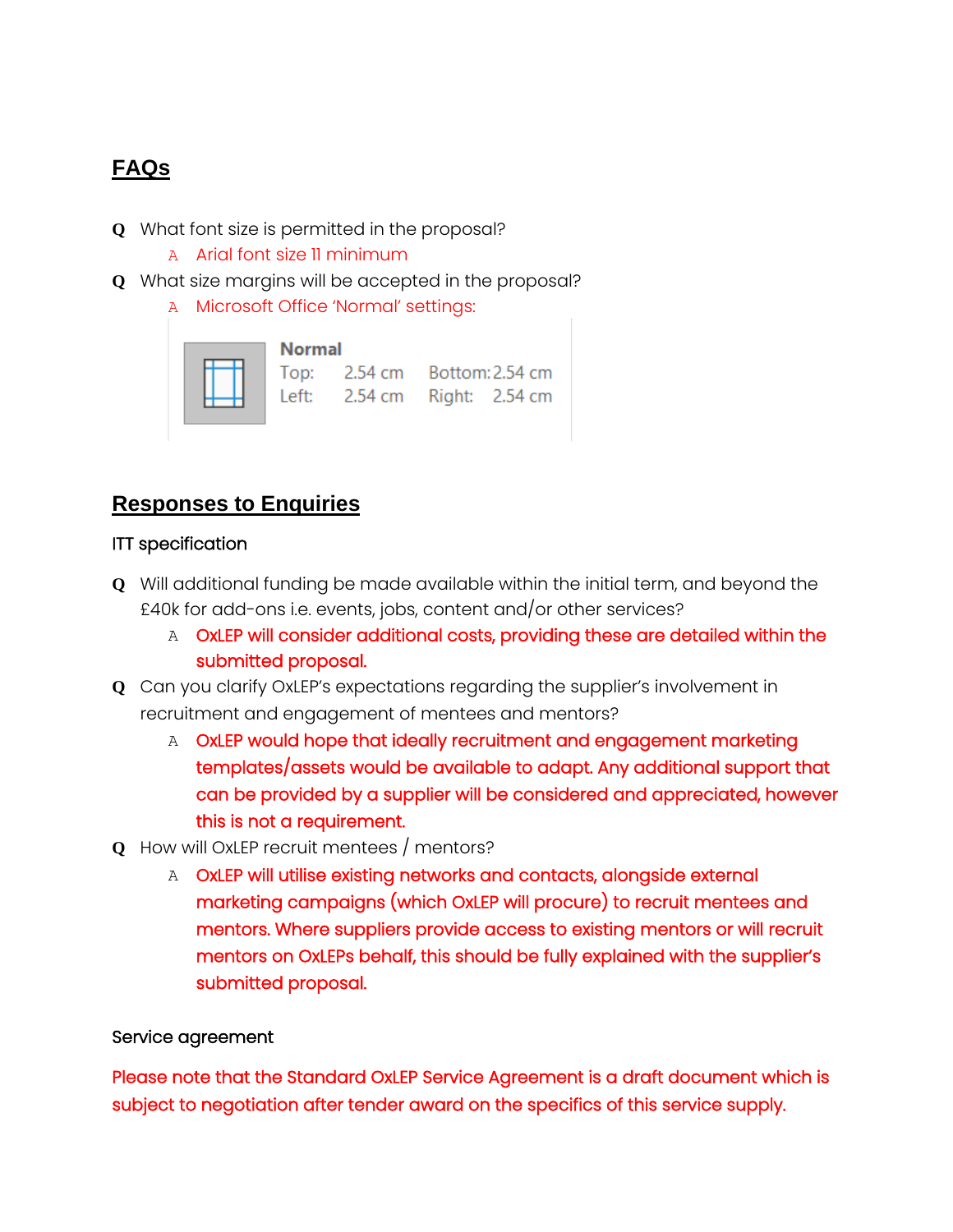**Q** 5.4 states that 'The Supplier shall invoice OxLEP for the Charges at the intervals specified, or on the achievement of the Milestones indicated in Schedule 2. If no intervals are specified, the Supplier shall invoice OxLEP at the end of each month for Services performed during that month'. *This differs from the payment structure in the ITT which has staged payments based on milestones. Could you clarify which is correct/preferred and if we can propose our own?*

A *This is consistent with invoicing being raised on achieved milestones.*

- **Q** 7.2 In relation to the Deliverables: (a) states the Supplier assigns to OxLEP, with full title guarantee and free from all third-party rights, all Intellectual Property Rights in the Deliverables. *This is not something we are able to agree to and would like to request an amendment. OxLEP and your users would have the*  right to use the platform (and the background IP in terms of learning/training *content) on a non-exclusive royalty free license during the contract term. Any foreground IP which we develop for the contract would be assigned to OxLEP.* 
	- A Once a supplier has been offered the contract, discussions can take place to negotiate and amend details, that fit best with the winning tender.
- **Q** 7.3 The Supplier: (a) warrants that the receipt, use and onward supply of the Services and the Deliverables (excluding OxLEP Materials) by OxLEP shall not infringe the rights, including any Intellectual Property Rights, of any third party; *this clause requires needs clarification i.e. it is only for the length of the agreement with agreed target users/volumes.*
	- A Once a supplier has been offered the contract, discussions can take place to negotiate and amend details, that fit best with the winning tender.
- **Q** 7.3 (b) shall indemnify OxLEP in full against all liabilities, costs, expenses, damages and losses (including but not limited to any direct, indirect or consequential losses, loss of profit, loss of reputation and all interest, penalties and legal costs (calculated on a full indemnity basis) and all other reasonable professional costs and expenses) suffered or incurred by OxLEP arising out of, or in connection with, the receipt, use or supply of the Services and the Deliverables (excluding OxLEP Materials). *This is a one-way clause and should be reciprocal*
	- AOnce a supplier has been offered the contract, discussions can take place to negotiate and amend details, that fit best with the winning tender. Please outline your assumptions in your submitted proposal.
- **Q** 13.1 The Supplier shall indemnify OxLEP against all liabilities, costs, expenses, damages and losses (including but not limited to any direct, indirect or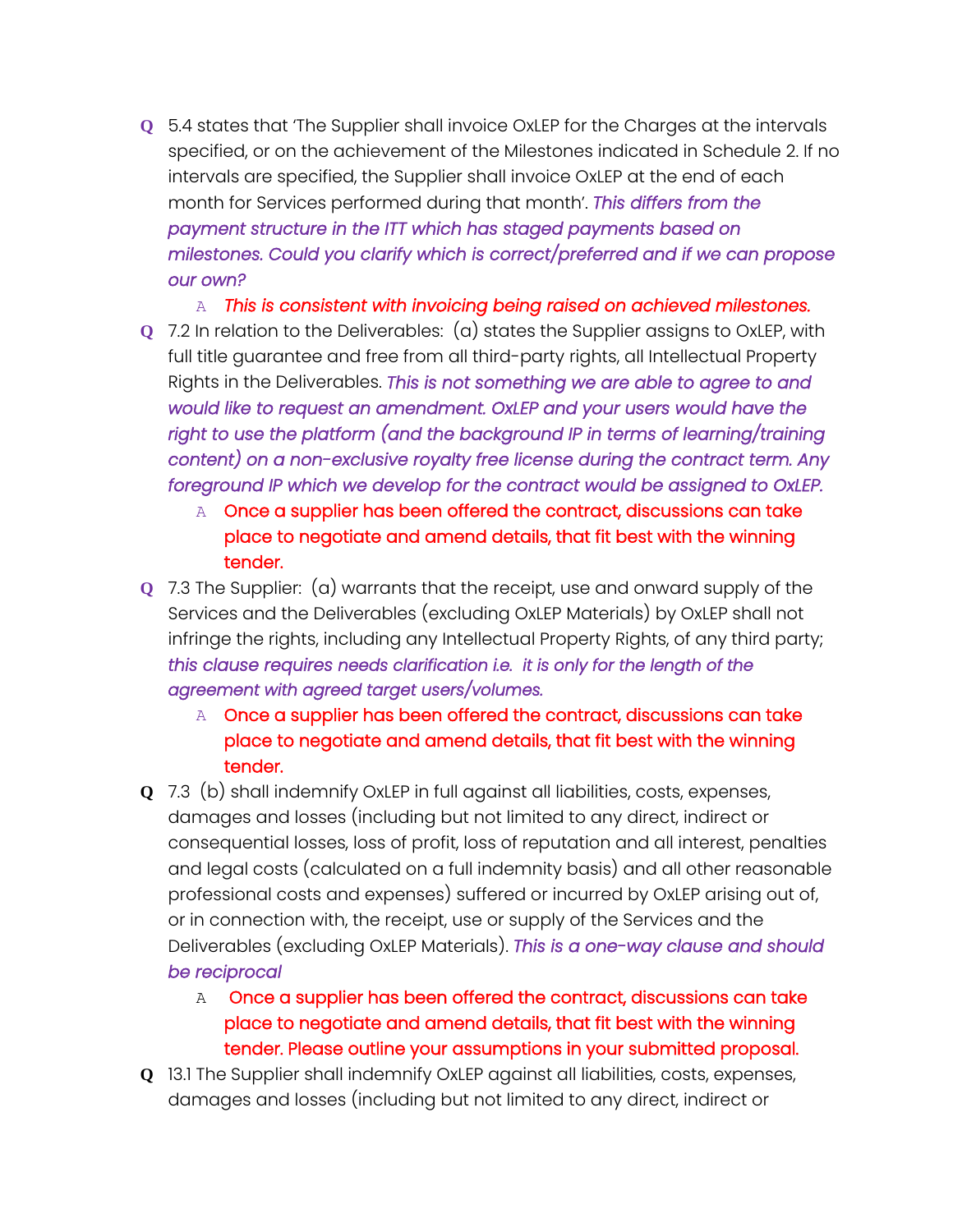consequential losses, loss of profit, loss of reputation and all interest, penalties and legal costs (calculated on a full indemnity basis) and all other reasonable professional costs and expenses) suffered or incurred by OxLEP arising out of or in connection with: (c) [any claim made against OxLEP by a third party arising out of or in connection with the provision of the Services, to the extent that such claim arises out of the breach, negligent performance or failure or delay in performance of this agreement by the Supplier, its employees, agents or subcontractors.] *We would like to request that 13.1 c) is removed from this agreement*

- A Once a supplier has been offered the contract, discussions can take place to negotiate and amend details, that fit best with the winning tender. Please outline your assumptions in your submitted proposal.
- **Q** 14.2 b) Subject to clause 14.1: the Supplier's total liability to OxLEP, whether in contract, tort (including negligence), breach of statutory duty, or otherwise, arising under or in connection with this Agreement shall be limited to £[NUMBER] – *We would like to request that this is limited to the contract value within each given contract year/term.*
	- A Once a supplier has been offered the contract, discussions can take place to negotiate and amend details, that fit best with the winning tender.
- **Q** 15 TUPE *Not relevant/applicable and should be removed*
	- A Once a supplier has been offered the contract, discussions can take place to negotiate and amend details, that fit best with the winning tender.
- **Q** 16.1 Termination *Extend the notice period i.e. 6 months or we make it reciprocal.*
	- A Once a supplier has been offered the contract, discussions can take place to negotiate and amend details, that fit best with the winning tender. Please state your reasons for extension period you illustrated in your submitted proposal.
- **Q** 21.4 OxLEP may at any time assign, mortgage, charge, subcontract, delegate, declare a trust over or deal in any other manner with any or all of its rights under this Agreement – *Please can we make this reciprocal?*
	- A Once a supplier has been offered the contract, discussions can take place to negotiate and amend details, that fit best with the winning tender.
- **Q** Schedule 1 Interpretation initial term *Need to reflect 15 or 16 months as per ITT.*